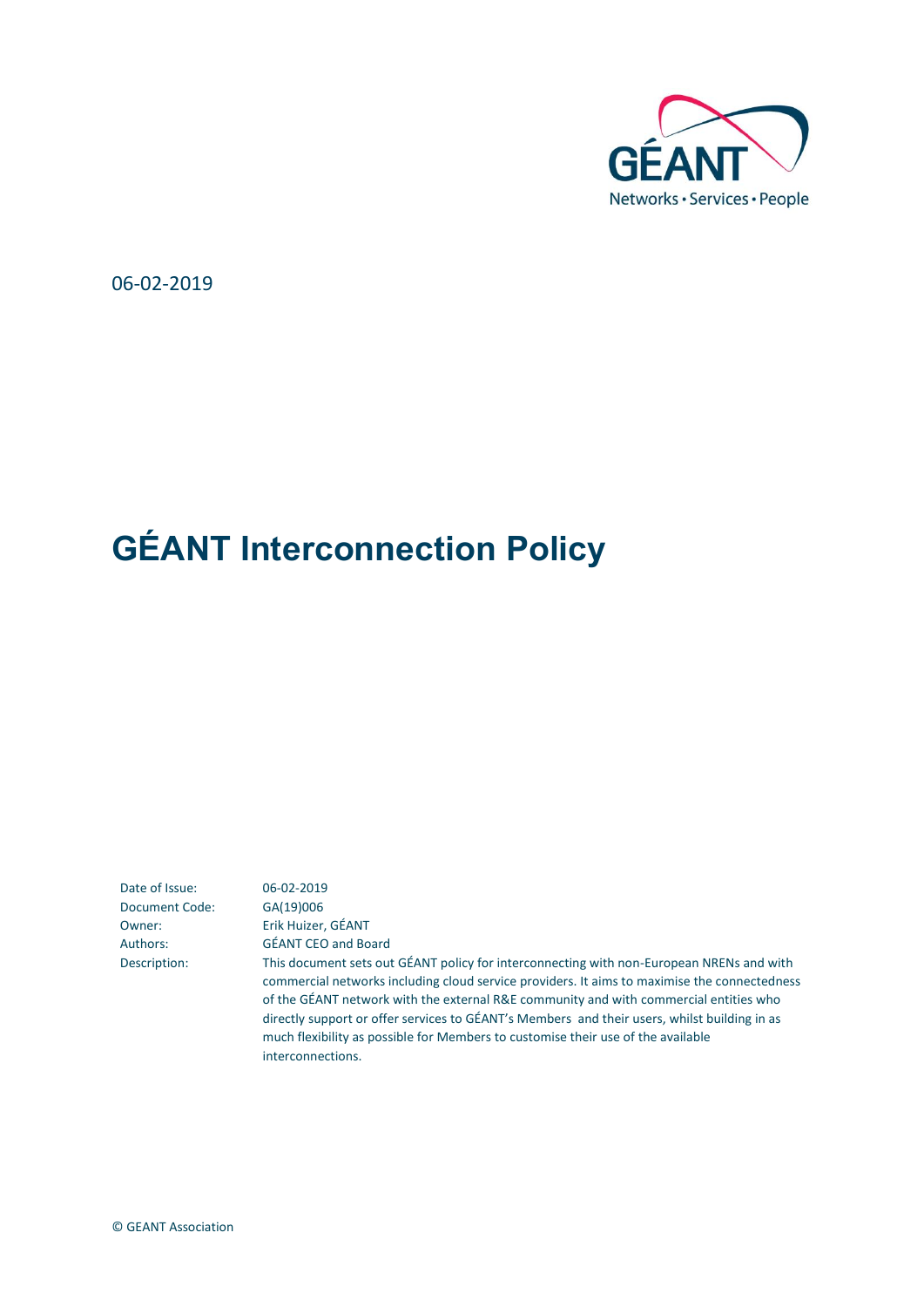

#### **Contents**

| $\mathbf{1}$   | <b>Basic Principle</b>       |                                                    | 1              |
|----------------|------------------------------|----------------------------------------------------|----------------|
| $\overline{2}$ | Non-European R&E Entities    |                                                    | 1              |
| 3              | <b>Commercial Entities</b>   |                                                    | 2              |
|                | 3.1                          | <b>GÉANT Peering Service</b>                       | $\overline{2}$ |
|                | 3.2                          | <b>GÉANT World Service</b>                         | 2              |
|                | 3.3                          | <b>GÉANT Cloud Peering Service</b>                 | 2              |
| 4              | <b>GÉANT Open Exchanges</b>  |                                                    | 3              |
| 5              | <b>Policy Administration</b> |                                                    | 4              |
| Appendix A     |                              | <b>GÉANT Peering Service Peer Approval Process</b> | 5              |
| Appendix B     |                              | <b>GÉANT GXP process</b>                           | 6              |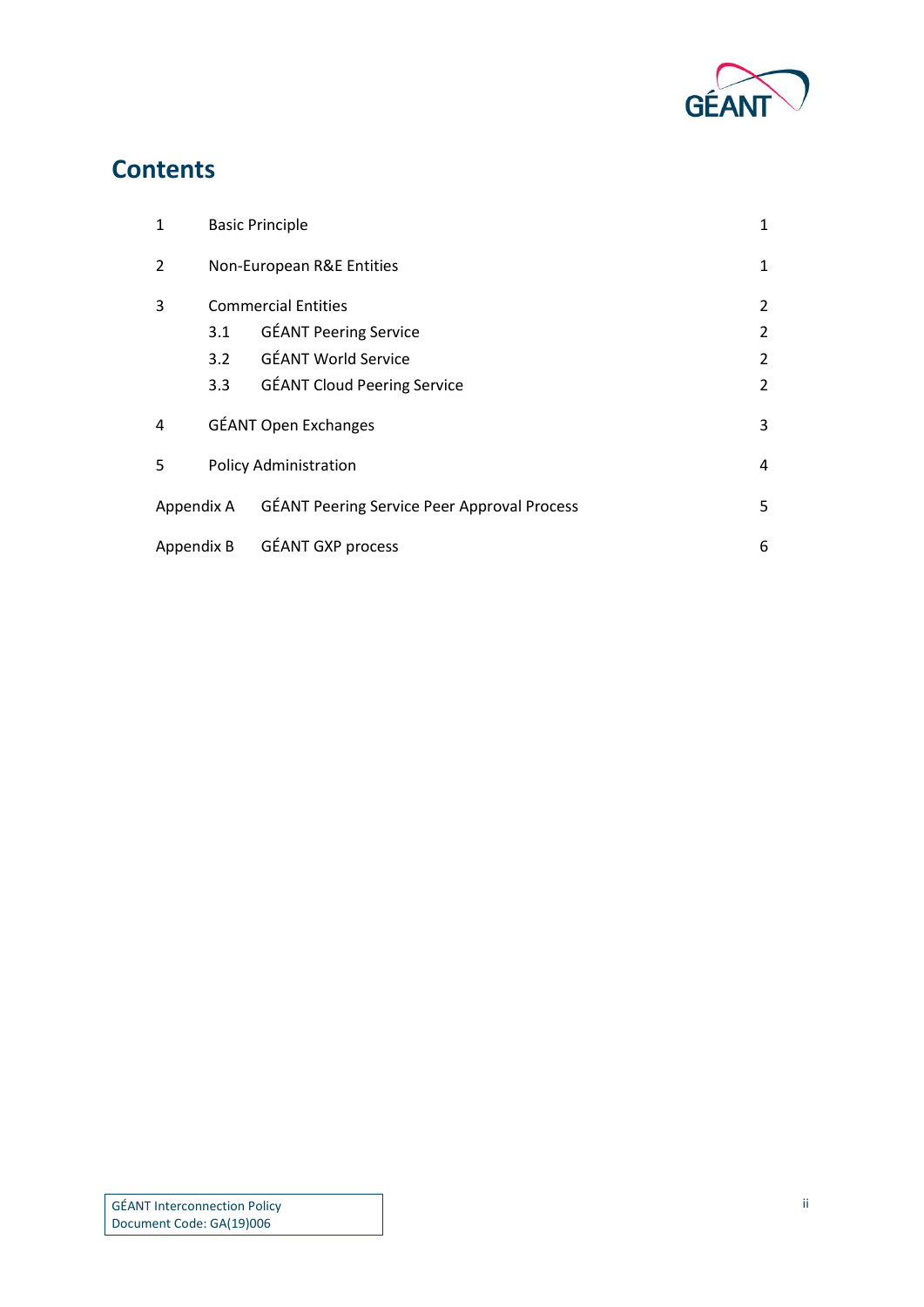

This document sets out GÉANT policy for interconnecting with non-European NRENs and with commercial networks, including cloud service providers. It aims to maximise the connectedness of the GÉANT network with the external R&E community and with commercial entities who directly support or offer services to GÉANT's Members<sup>1</sup> and their users, while building in as much flexibility as possible for Members to customise their use of the available interconnections.

#### <span id="page-2-0"></span>**1 Basic Principle**

An objective of GÉANT is: the success and promotion of its Members' interests in serving the national (and where appropriate) global education and research community. Therefore, with respect to the interconnection policy, the GÉANT Association will always act in the best interests of its members at all times.

#### <span id="page-2-1"></span>**2 Non-European R&E Entities**

The main categories of non-European R&E peering partners are:

**Associates**: where there are broadly similar levels of benefit for the networks' user communities such as regional R&E network groups or infrastructures, or the interconnection assists address the digital divide between the global R&E communities.

**Other**: where the entity is serving an R&E community in countries eligible for EU Horizon 2020 / comparable future funding sources or other interconnections of benefit to the GÉANT community. These are considered case by case and would normally be via the country's NREN.

The connections may take place, preferably, at a GÉANT or NREN owned Global Exchange Point, GXP (previously referred to as Open exchange), or otherwise at a GÉANT PoP or via a GÉANT Member's network. Where the benefits are judged to be broadly similar the peerings are deemed settlement free, although GÉANT reserves the right to charge for transit over the GÉANT network and/or its external connections.

1

<sup>1</sup> 'Members' means the NRENs that are full members of the GÉANT Association and part of the cost share for the GN4 projects, including NORDUnet on behalf of the Nordic NRENs.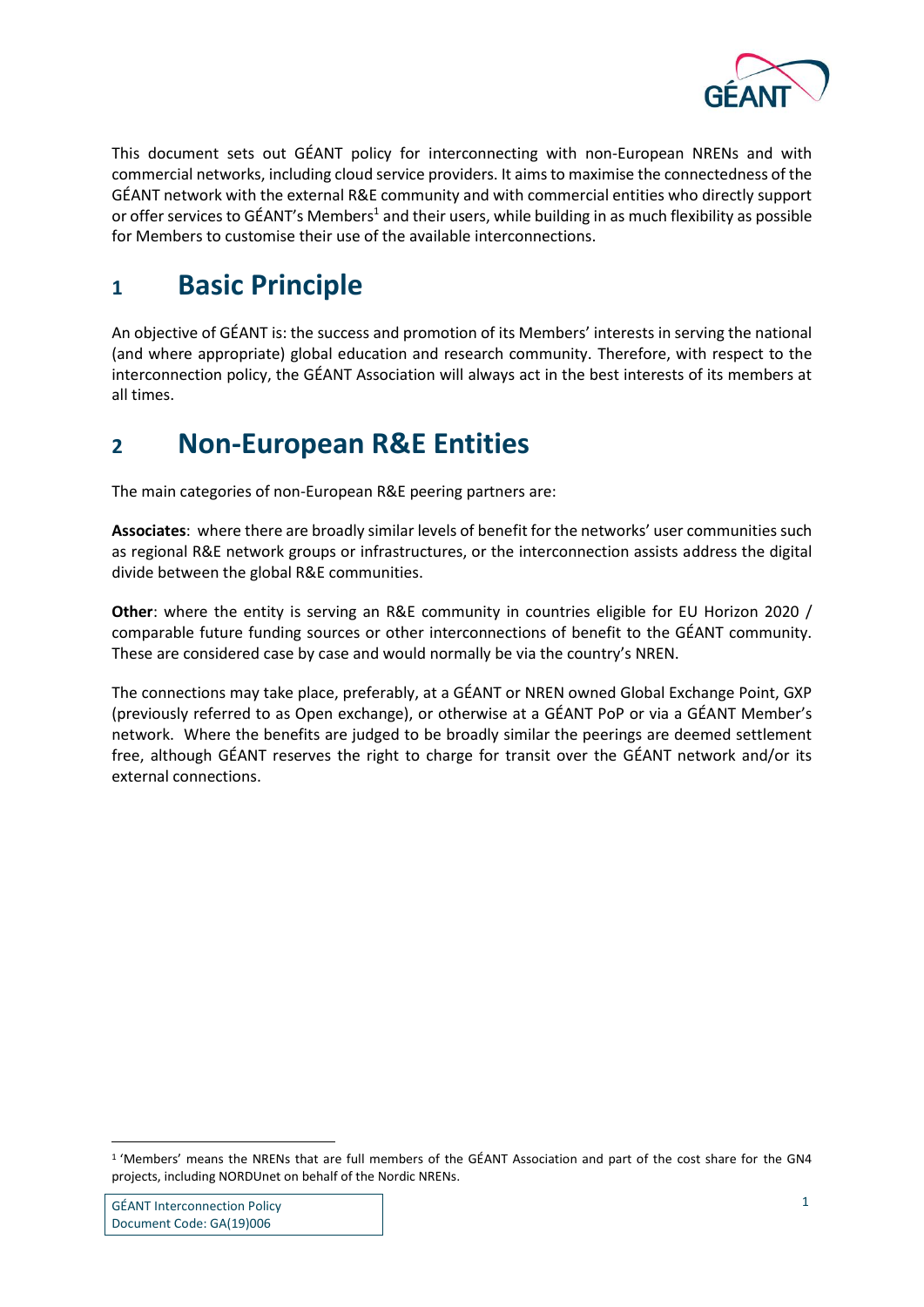

## <span id="page-3-1"></span><span id="page-3-0"></span>**3 Commercial Entities 3.1 GÉANT Peering Service**

Where it is in the interest of its Members, GÉANT seeks to peer with non-R&E networks on a settlement-free basis through the GÉANT Peering Service, which is available to all Members at no additional cost. Such peerings are normally (but not necessarily) in neutral carrier houses. Depending on expected volumes of traffic, the peering may be through a shared public Internet Exchange, or over a direct, dedicated, private connection. These peerings reduce the cost of Internet transit for NRENs and may improve performance, if the peering shortens the path between the NREN and the peer network. Using BGP communities, NRENs have the ability to select or reject which GÉANT peers, and/or which Internet Exchanges, they wish to use. Distinct from its R&E transit network, GÉANT uses a different network called the 'Internet Access System' (IAS), with a different Autonomous System Number, for the Peering Service.

GÉANT seeks to peer with networks with which a large volume of traffic is exchanged, or which are considered strategically valuable (for example, networks hosting significant resources such as rootservers, R&E service providers such as Magister, Blackboard, Zoom, etc.), or which an NREN has specifically requested GÉANT peers with. All candidate peers are subject to an NREN approval process administered in conjunction with the NREN APMs before any peering is activated - an overview of the approval process is shown in Annex 1.

In certain rare circumstances it may be desirable to cease an active peering (e.g. that peer has become a direct competitor to a Member) de-selection of a peer follows the same process as selection.

#### <span id="page-3-2"></span>**3.2 GÉANT World Service**

GÉANT also offers an upstream Internet transit service called GÉANT World Service. This is an opt-in, chargeable service that also uses the IAS network.

#### <span id="page-3-3"></span>**3.3 GÉANT Cloud Peering Service**

Due to the growing demand for cloud services in the European R&E community GÉANT's Cloud Peering Service (CPS) delivers a high-quality service to minimise or remove the data-transport-related costs being placed on R&E end users of cloud services. In recognition of the benefit of cloud providers' ability to reach R&E customers over NREN and GÉANT infrastructure, there is normally some form of charge levied on the cloud provider by the NRENs or GEANT – this may be a port-based charge or a traffic volume based charge.

CPS covers the following use cases:

- 1. Cloud service providers selected from GÉANT-led procurements or where the aggregate or potential aggregate use by Members (as co-ordinated by the GÉANT cloud activities) indicates that such a connection is merited;
- 2. Cloud service providers selected by procurements led by international research organisations such as CERN, EBI and ESA and cloud service providers involved in research projects/collaborations with multiple NRENs or end-user organisations. Examples are: Helix Nebula, INDIGO-Datacloud, and HNiSciCloud. Again in close collaboration with GÉANT.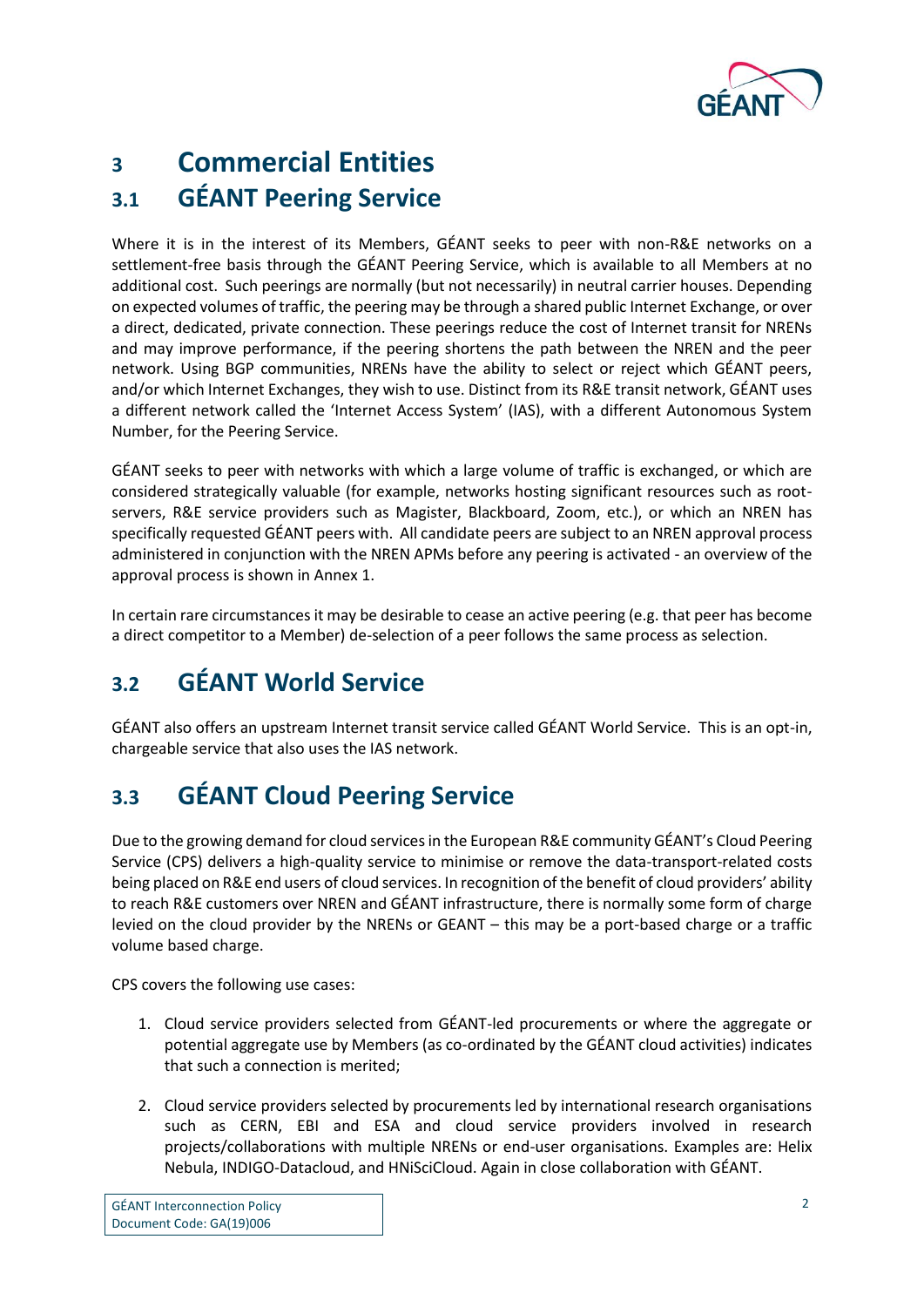

For Use Case 1 above, the nature and conditions for connecting to GÉANT and the NRENs are specified in the appropriate procurement documentation. For Use Case 2, to ensure clarity and consistency when GÉANT and NRENs deal with requests from users and providers; the following should be observed:

- CPS is an opt-in service to a discrete Virtual Routing and Forwarding instance (VRF).
- NRENs can choose to connect the cloud provider nationally and then engineer the traffic to the GÉANT network, alternatively:
- Eligible Cloud providers can connect directly to the GÉANT network by preference via GÉANT Open or an NREN owned Global Exchange Point (GXP), or otherwise at Internet exchanges where GÉANT already has a presence or a GÉANT PoP (at the request of the relevant NREN).

### <span id="page-4-0"></span>**4 GÉANT Open Exchanges**

GÉANT applies the policies described in the preceding sections for transit traffic over the GÉANT network. This section deals with GÉANT Open (= GÉANT owned) GXP. According to the Global Network Architecture (GNA) definition: *An (intercontinental) link coming in at a GXP gives any party the possibility to peer with any other party without any approval of a governance body. It only requires a peering agreement with the party it wants to exchange traffic with*. This makes it possible for e.g. UbuntuNet to connect with GEANT, but also with SINET. This strengthens the usability and the position of the link

GÉANT Open offers a neutral interconnection facility between research and education networks, users and commercial operators and connectivity to the GÉANT network. The entities that can connect are:

- GÉANT and other international research and education network providers.
- National and regional research and education networks.
- Commercial entities that directly support or offer services to GÉANT's Members and their users.
- International research organisations (where connection is supported by the NREN).

Once an organisation is connected to a GÉANT Open GXP it is entitled to interconnect with any other connectors at that GXP where mutually agreed. (Connection to a GÉANT Open GXP does NOT constitute any permission for transit over the GÉANT network, for that the Peering Policy documented in the previous sections will be applied). The GÉANT Open Exchange has only one policy rule: All traffic needs to be R&E related. No other policies apply. This means that commercial operators connected to the same GÉANT Open GXP are only permitted to exchange R&E-related traffic at that GXP.

Further GÉANT Open GXPs are foreseen at strategic locations, subject to the agreement of the local NREN and the approval of the Board.

In certain rare circumstances it may be desirable to cease a connection to a GÉANT Open GXP when the connecting entity misuses the GXP connection to damage the interests of the GÉANT community (e.g. the connecting entity is misusing the connection to the GXP to become a direct competitor to a Member).

An overview of the connection and cessation processes for GÉANT Open GXP is shown in Appendix 2.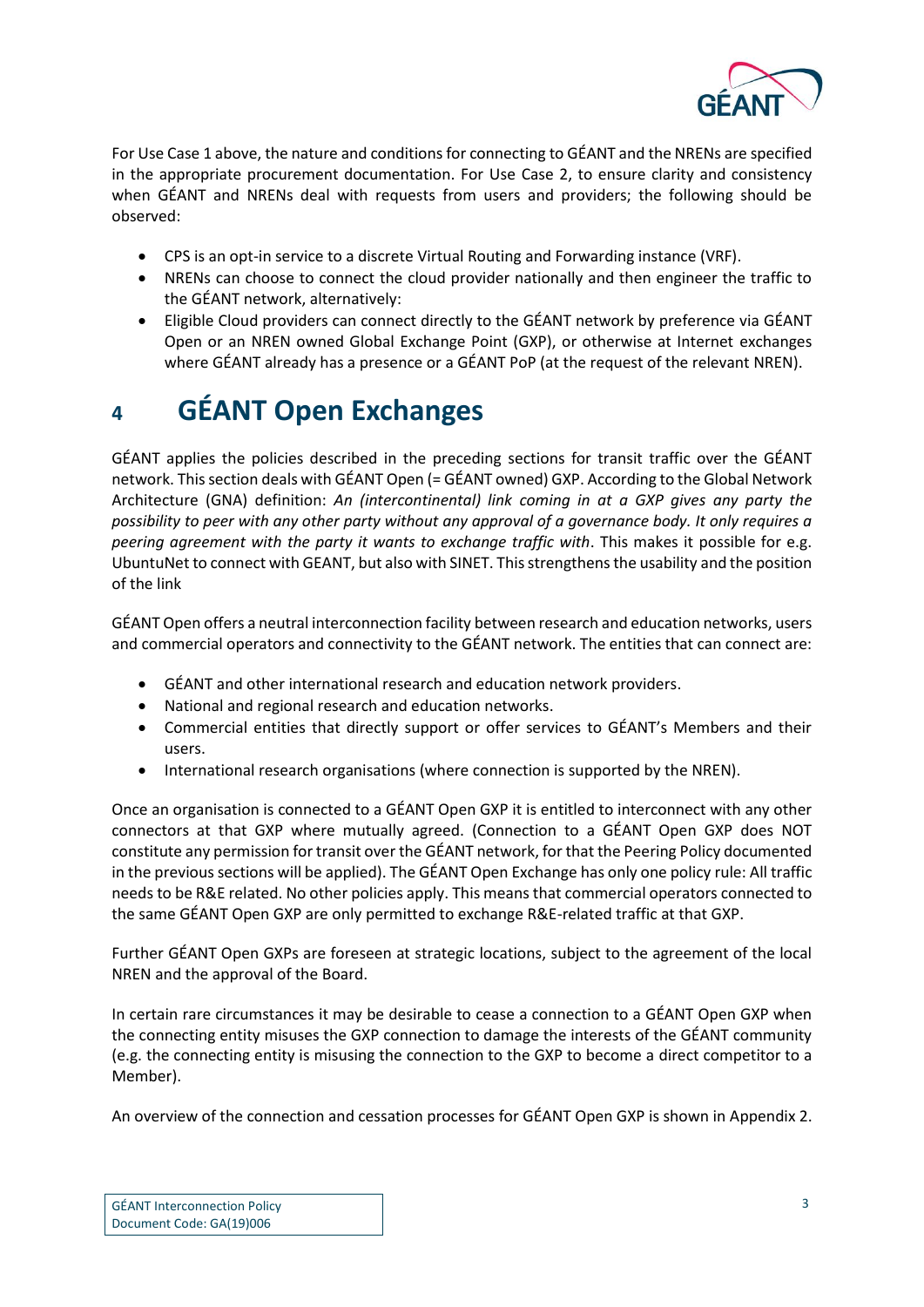

### <span id="page-5-0"></span>**5 Policy Administration**

Responsibility for executing the policy rests with GÉANT's CEO supported, by his management team, with periodic reporting and, where necessary, policy interpretation and review by the GÉANT Board.

For matters relating to R&E interconnections please contact GÉANT's International Relations team at [ir@geant.org](mailto:ir@geant.org)

For matters relating to commercial interconnections please contac[t ops-sm@geant.org.](mailto:ops-sm@geant.org)

GÉANT Interconnection Policy Document Code: GA(19)006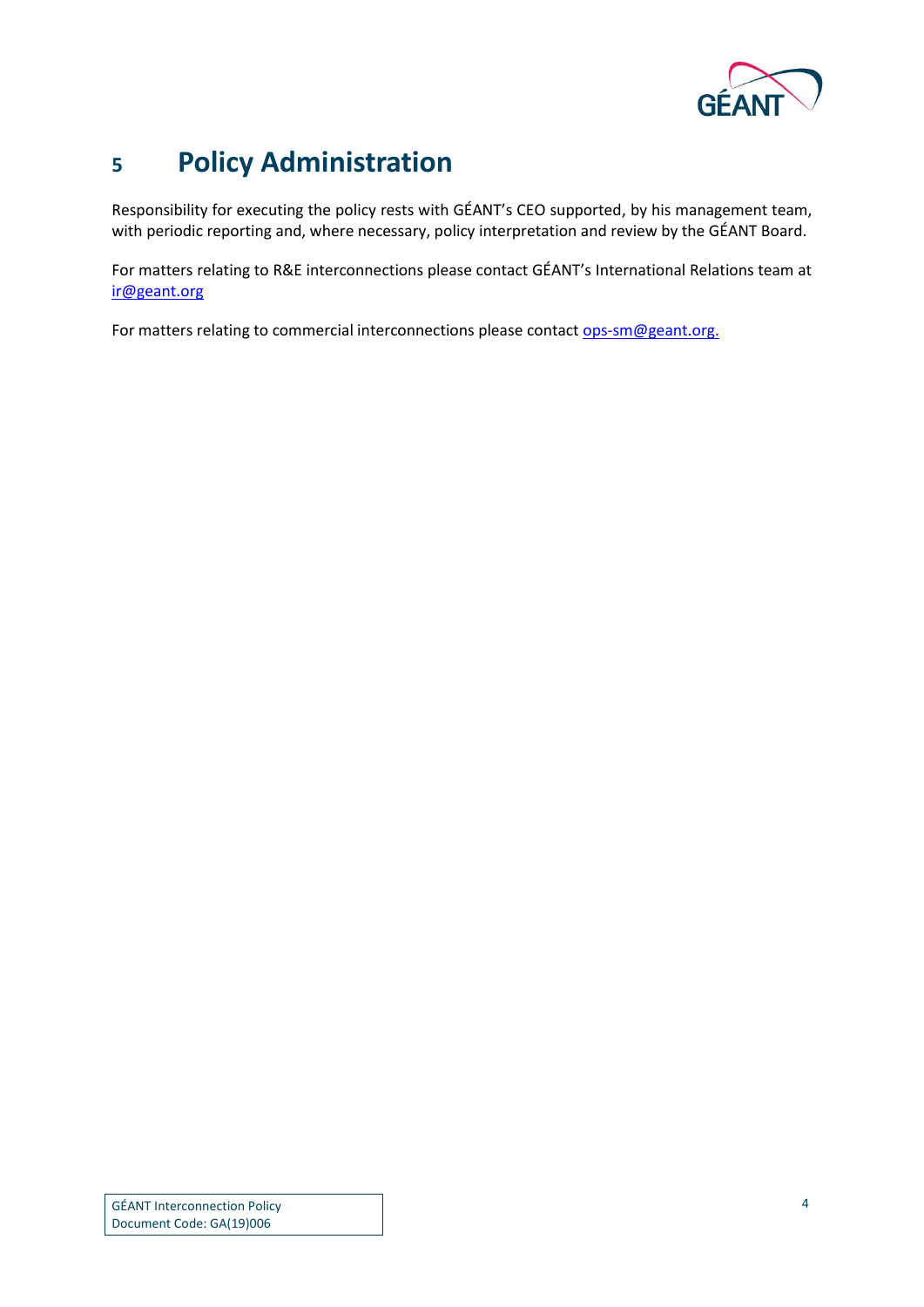### <span id="page-6-0"></span>**Appendix A GÉANT Peering Service Peer Approval Process**

- A list of new candidate networks for peering and/or de-peering is emailed to the NREN APMs.
- The NREN APMs, in consultation with whichever of their colleagues they deem appropriate, have a minimum of 10 working days to review the list and identify any concerns.
- Any NREN which has an objection to any of the peers should reply to the original mail (either privately to GÉANT staff, or copying in other NRENs, as per their wish).
	- If 3 or more NRENs object to a given candidate peer, and no NREN has explicitly requested that peer, then the peer will be removed from consideration.
	- $\circ$  If any NREN objects on the grounds that the candidate peer is a customer, or is a national network which is a direct competitor to it, then the peer will be removed from consideration.
	- Where there is a conflict of interest between multiple NRENs then the candidate peer will be temporarily removed from consideration, pending a decision by the Board
- Once a new peering has been activated it is added to the list of peerings held on the Partner Portal